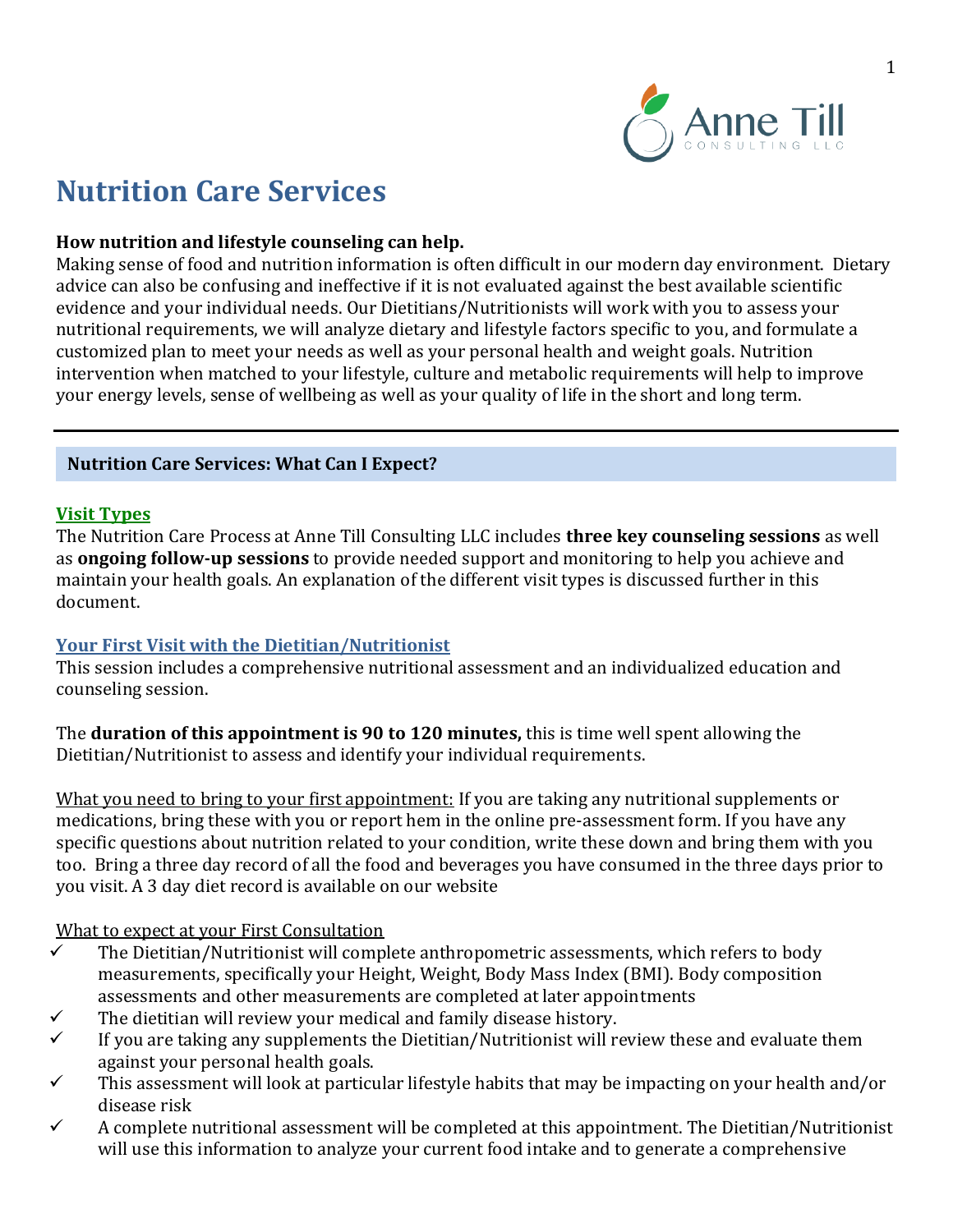report of your average nutrient intake compared to your specific needs. This report will be discussed with you at your second visit.

- $\checkmark$  Educational processes are customized to your needs, and educational materials will be provided and discussed with you according your health goals
- $\checkmark$  Our nutrition education process is unique and will help you to make sense of dietary choices through gaining a better understanding of food classification systems, food functions and the interactions of food choices with metabolism and specific disease processes.
- $\checkmark$  The Dietitian/Nutritionist will also work with you at this consultation to set short and long term goals.

# **Your Second Visit with the Dietitian/Nutritionist**

This session includes an explanation of your nutritional analysis report, review of your individualized meal plan and a discussion of menu planning.

### The **duration of this appointment is 45- 60 minutes.**

### What to expect at your Second Consultation

- $\checkmark$  The Dietitian/Nutritionist will complete routine anthropometric measurements.
- $\checkmark$  The Dietitian/ Nutritionist will review your comprehensive nutritional analysis report with you at this consultation, and highlight dietary behaviors that adversely affect health. She will also highlight those behaviors that are considered healthy and should be sustained in order to help you achieve and maintain your goals.
- $\checkmark$  The Dietitian/Nutritionist will discuss and review your customized meal plan.
- $\checkmark$  She will demonstrate how menu plans can be easily developed from the prescribed meal plan and exchange system.
- $\checkmark$  This consultation will provide further opportunity for you to ask any questions you may need answers to - regarding your meal plan, health or a chronic condition.

# **Your Third Visit with the Dietitian/Nutritionist**

At your third appointment the Dietitian/Nutritionist will assess the implementation of your customized meal plan, and will identify adjustments that need to be made if necessary. She will help you to find solutions to any problems you may have encountered with regard to the application of recommended nutrition and lifestyle guidelines.

# The **duration of this appointment is 30 to 60 minutes.**

# What to expect at your Third Consultation

- $\checkmark$  The Dietitian/Nutritionist will complete routine anthropometric measurements.
- $\checkmark$  If you are tracking your food intake and activity levels on paper or by using an App, the Dietitian/Nutritionist will review this information together with you at this appointment.
- $\checkmark$  She will discuss and review any goals set with you at your previous visit.
- $\checkmark$  She will help you find solutions to any problems you may have encountered with the implementation of the prescribed meal plan and the application of recommended dietary guidelines.
- $\checkmark$  If additional educational materials are needed these will be provided and explained to you at this appointment.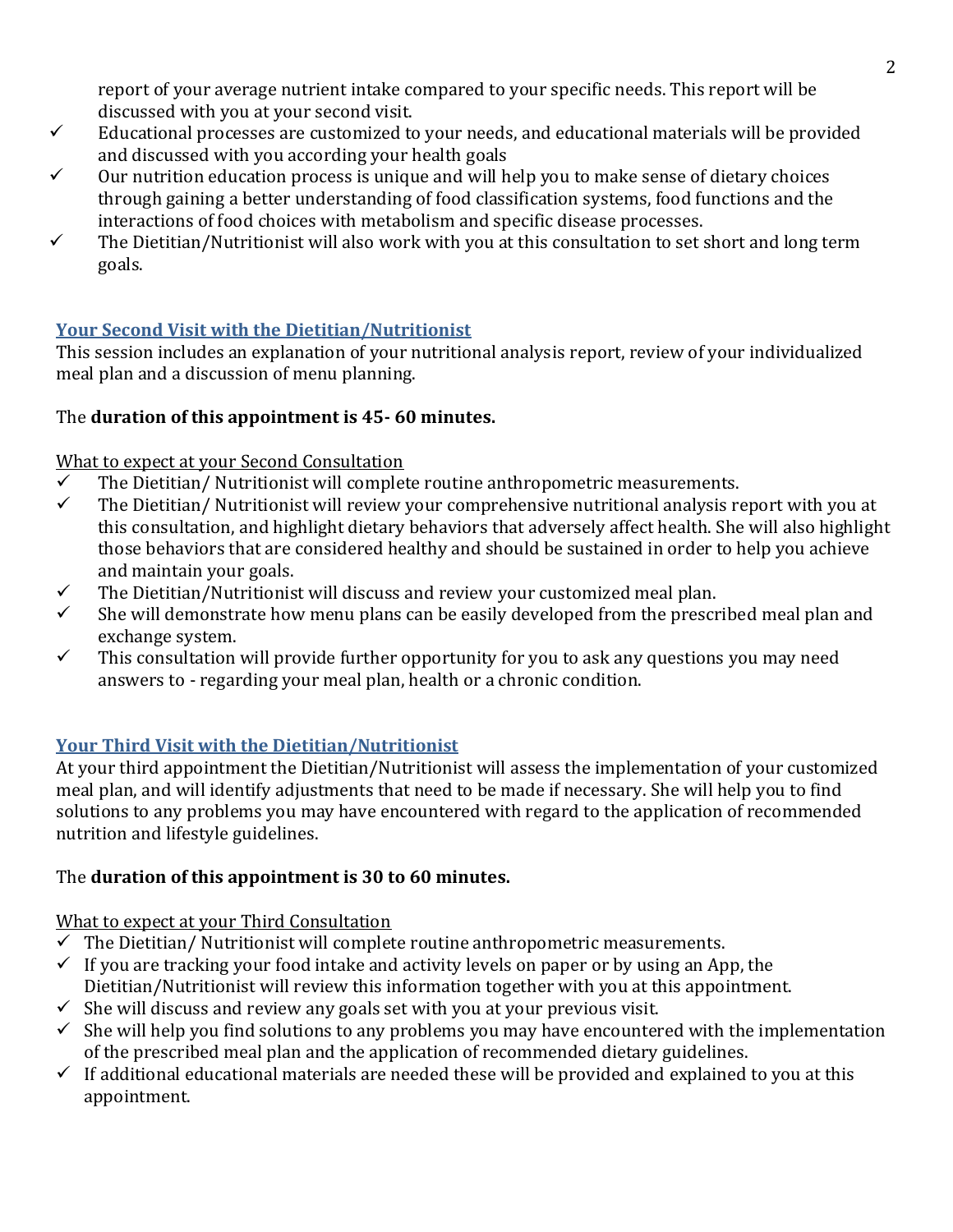#### **Subsequent Appointments: Monitoring and Support**

#### The **duration of these appointments is typically 30 - 60 minutes.**

#### What to expect at Follow –Up Consultations

Research shows that on-going monitoring and support provided by a trained professional such as a Dietitian/Nutritionist ensures the best possible outcomes when it comes to changing dietary and lifestyle behaviors. A collaborative relationship between the provider and the patient allows for continuous problem solving, re-evaluation of goals, assessment of progress, and the provision of ongoing motivation and support. All of these elements are necessary to ensure continued engagement and in the long-term sustained success. At Anne Till Consulting LLC we are committed to your success, and want you to achieve and maintain your specific health and weight management goals. To this end it is important that you attend regular appointments with your Dietitian/Nutritionist. The Dietitian/Nutritionist will discuss the frequency of follow-up visits with you and what options will work best for you to achieve your health goals. She will tailor your program to your specific needs and will endeavor to match your program to your insurance plan benefits as far as she is able to.

#### **Medical Nutrition Therapy**

**Anne Till Consulting provides Evidenced Based Medical Nutrition Therapy (MNT) for Chronic Conditions**

Medical Nutrition Therapy (MNT), is the application of evidence based nutritional practice guidelines to chronic conditions, to help better manage these conditions, improve control over disease processes, and reduce the risk of complications. Chronic conditions that benefit from MNT include: Pre-diabetes, Diabetes, Pre-hypertension, Hypertension, Hyperlipidemia and Heart Disease, Overweight and Obesity as well as a number of other conditions. Some of the main themes of nutritional counseling related to prominent chronic conditions are summarized in this document.

#### **Nutrition Care for Diabetes and Pre-diabetes**

Learn how to balance nutrition, activity and medications in order to manage blood glucose levels effectively. Improved blood glucose control reduces the risks of complications and promotes quality and longevity of life.

*Important Concepts addressed by the Dietitian/Nutritionist*  Nutrient Density and Diet Quality Distribution of meals and snacks Glycemic Index and Glycemic Load Carbohydrate counting Successful Weight Management and implications for Carbohydrate Metabolism

Interpreting Blood Glucose Readings and Food Records

Managing and preventing Hypoglycemia and Hyperglycemia

Preventing Complications

Managing Complications of Diabetes

#### **Nutrition Care for Hypertension**

Learn about dietary factors that can help to lower blood pressure and reduce your risk for cardiovascular disease. *Important Concepts addressed by the Dietitian/Nutritionist* 

The DASH eating plan Nutrient Density and Diet Quality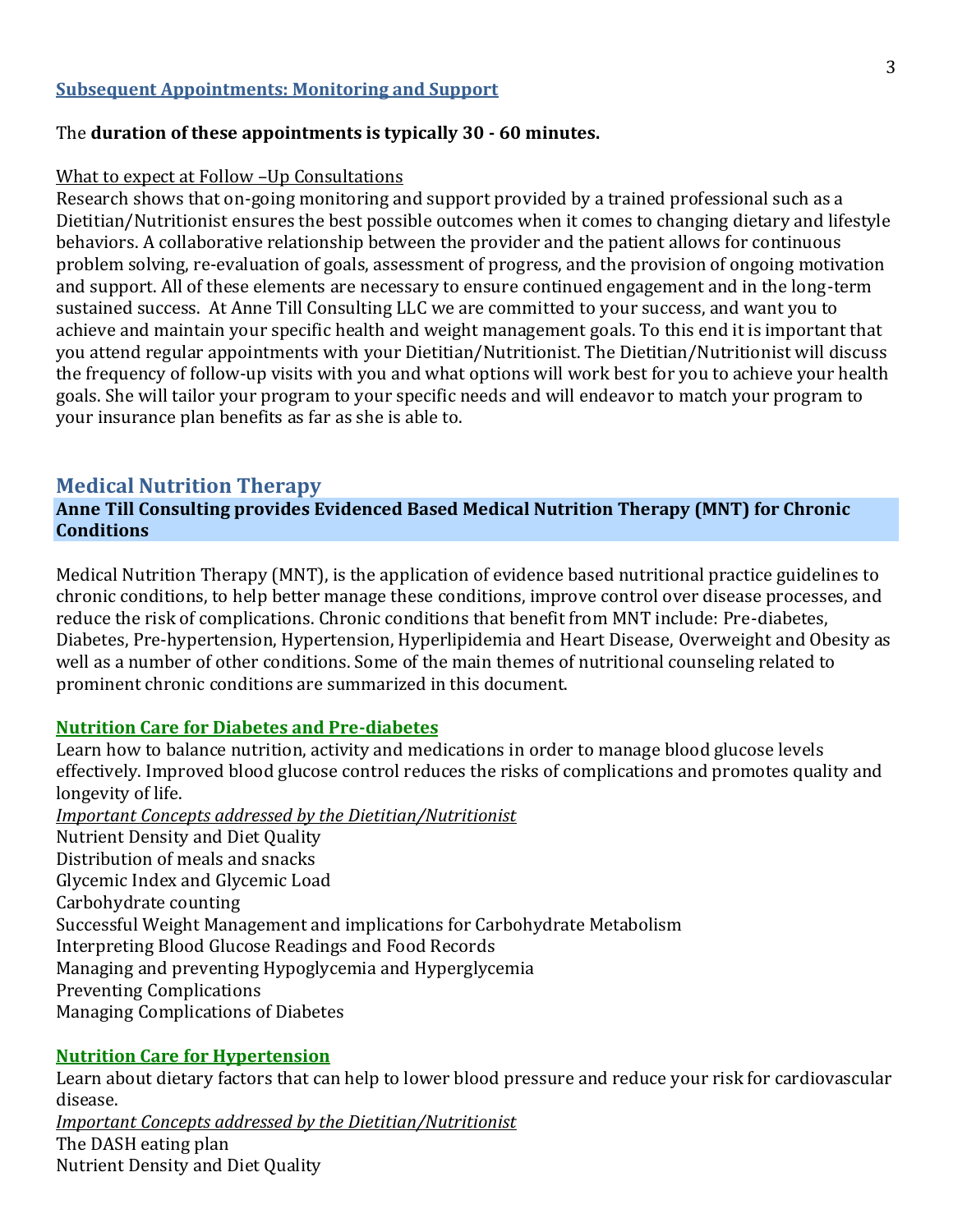Successful Weight Management and the effect of weight loss on Blood Pressure Learn more about nutrients and dietary components that affect blood pressure including: unsaturated fats, potassium, calcium, magnesium, sodium, fiber and protein.

Lifestyle behaviors that affect blood pressure, including the role of physical activity.

# **Nutrition Care for Hyperlipidemia and High Cholesterol**

Find out more about nutrients and lifestyle factors that affect blood lipid levels, learn how to adjust components of your diet and lifestyle to lower elevated blood lipids and in so doing lower your risk for coronary heart disease.

*Important Concepts addressed by the Dietitian/Nutritionist* 

Nutrient Density and Diet Quality

Successful Weight Management and implications for Heart Health and Blood Lipid Levels. Learn more about nutrients and dietary components that affect blood lipid levels including; saturated fat

and unsaturated fat, omega-3 and omega-6 fatty acids, simple sugars and carbohydrate, fiber, phytonutrients, and types and amounts of protein rich foods.

Lifestyle behaviors that affect blood lipids, including the role of physical activity, smoking and alcohol consumption.

# **Nutrition Care for Weight Management**

Managing weight successfully in the long term can seem challenging – yet it need not be so. Weight loss and maintenance is readily achieved when you acquire the necessary skills and knowledge needed to be successful. Ongoing monitoring and support provided by our Dietitian/Nutritionist will help you to achieve your weight management goals.

*Important Concepts addressed by the Dietitian/Nutritionist* 

Nutrient Density and Diet Quality

Metabolic Rate and Metabolism

Calorie Balance Equation

Components of food that can promote or inhibit weight loss and successful weight management. Timing and spacing of meals.

Snacking, Shopping, Cooking Tips and Eating Out

Learn more about nutrients and dietary components that affect body weight including; types and amounts of fat, simple sugars and carbohydrate, fiber, types and amounts of protein rich foods, fluid intake.

Lifestyle behaviors that affect body weight, including the role of physical activity, and alcohol consumption.

# **FEES**

# **How much will this cost?**

Most health insurers will cover medical nutrition therapy (MNT) services provided by a licensed dietitian. The Affordable Care Act has also significantly increased benefits available for preventive services including nutritional counseling. In some cases you may be eligible for unlimited benefits with no co-pay or deductible, while other plans may limit the number of visits you can have with the Dietitian/Nutritionist on an annual basis. It is important to find out what benefits are available to you.

At Anne Till Consulting LLC our Dietitian/Nutritionists currently provides in-network services to members of Blue Cross and Blue Shield (BCBS), United Health Care, Cigna, Aetna, and Medcost. We also offer these services at a market related rate to you if you need to pay for nutritional counseling as an out of pocket expense.

If you contact our office we will verify your insurance benefits for you. Knowing your benefits can help